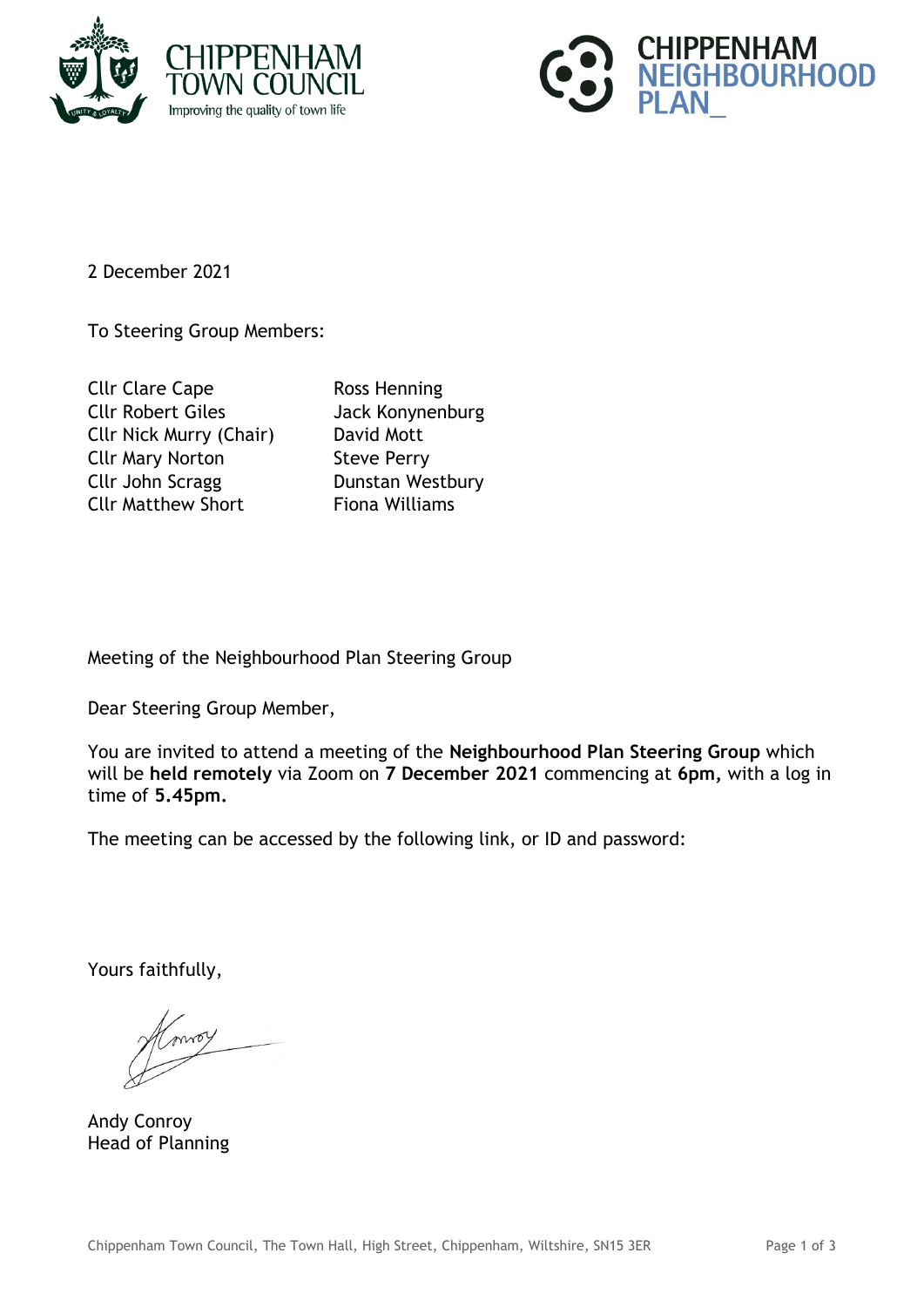## Agenda

## **Neighbourhood Plan Steering Group Meeting – 7 December 2021, 6pm, Remote Meeting (via Zoom)**

| 1. | <b>APOLOGIES FOR ABSENCE</b>                                                                                                                                                                                                                                                                                                                                                                                                                                                                                                                                                                                |
|----|-------------------------------------------------------------------------------------------------------------------------------------------------------------------------------------------------------------------------------------------------------------------------------------------------------------------------------------------------------------------------------------------------------------------------------------------------------------------------------------------------------------------------------------------------------------------------------------------------------------|
| 2. | DECLARATION OF INTEREST                                                                                                                                                                                                                                                                                                                                                                                                                                                                                                                                                                                     |
|    | All Members of the Steering Group are reminded to declare any pecuniary or non-<br>pecuniary interests they may have, in accordance with the Town Council's latest<br>approved Code of Conduct                                                                                                                                                                                                                                                                                                                                                                                                              |
| 3. | <b>MINUTES</b>                                                                                                                                                                                                                                                                                                                                                                                                                                                                                                                                                                                              |
|    | To approve as a correct record and to sign the draft minutes of the meeting held on 2<br>November 2021 (copy attached)                                                                                                                                                                                                                                                                                                                                                                                                                                                                                      |
| 4. | <b>CHAIRMAN'S ANNOUNCEMENTS</b>                                                                                                                                                                                                                                                                                                                                                                                                                                                                                                                                                                             |
| 5. | <b>FEEDBACK FROM CPRE WEBINAR</b>                                                                                                                                                                                                                                                                                                                                                                                                                                                                                                                                                                           |
|    | Members of the Steering Group to provide any feedback from CPRE Webinar (CPRE notes<br>attached).                                                                                                                                                                                                                                                                                                                                                                                                                                                                                                           |
| 6. | <b>FUTURE CHIPPENHAM WORKSHOPS</b>                                                                                                                                                                                                                                                                                                                                                                                                                                                                                                                                                                          |
|    | Members of the Steering Group to:<br>a) Provide any feedback from Future Chippenham workshops in relation to<br>Neighbourhood Plan Design Guide/masterplanning work;<br>b) To agree that the draft Neighbourhood Plan Design Guide can be shared with<br>Future Chippenham; and<br>c) Discuss whether a letter is required to be sent by the Steering Group requesting<br>future involvement in masterplanning work                                                                                                                                                                                         |
| 7. | <b>REVISIONS TO DRAFT PLAN</b>                                                                                                                                                                                                                                                                                                                                                                                                                                                                                                                                                                              |
|    | To agree revisions to the Chippenham Design Guide (Version 7) made by the Head of<br>Planning.                                                                                                                                                                                                                                                                                                                                                                                                                                                                                                              |
|    | Addition of references to, and explanation of, 15 Minute Neighbourhood (para. 13<br>and boxed text)<br>Addition of photos throughout<br>Restructuring of paragraphs to differentiate between those paragraphs providing<br>information/statement and those instructing (i.e. numbered design principles)<br>Division of document into three sections<br>Addition of reference to materials supply hierarchy (para. 77)<br>Information on development categories (major/minor etc.) incorporated into a<br>table for improved legibility<br>Links to clean and track changes versions of the document below: |
|    |                                                                                                                                                                                                                                                                                                                                                                                                                                                                                                                                                                                                             |